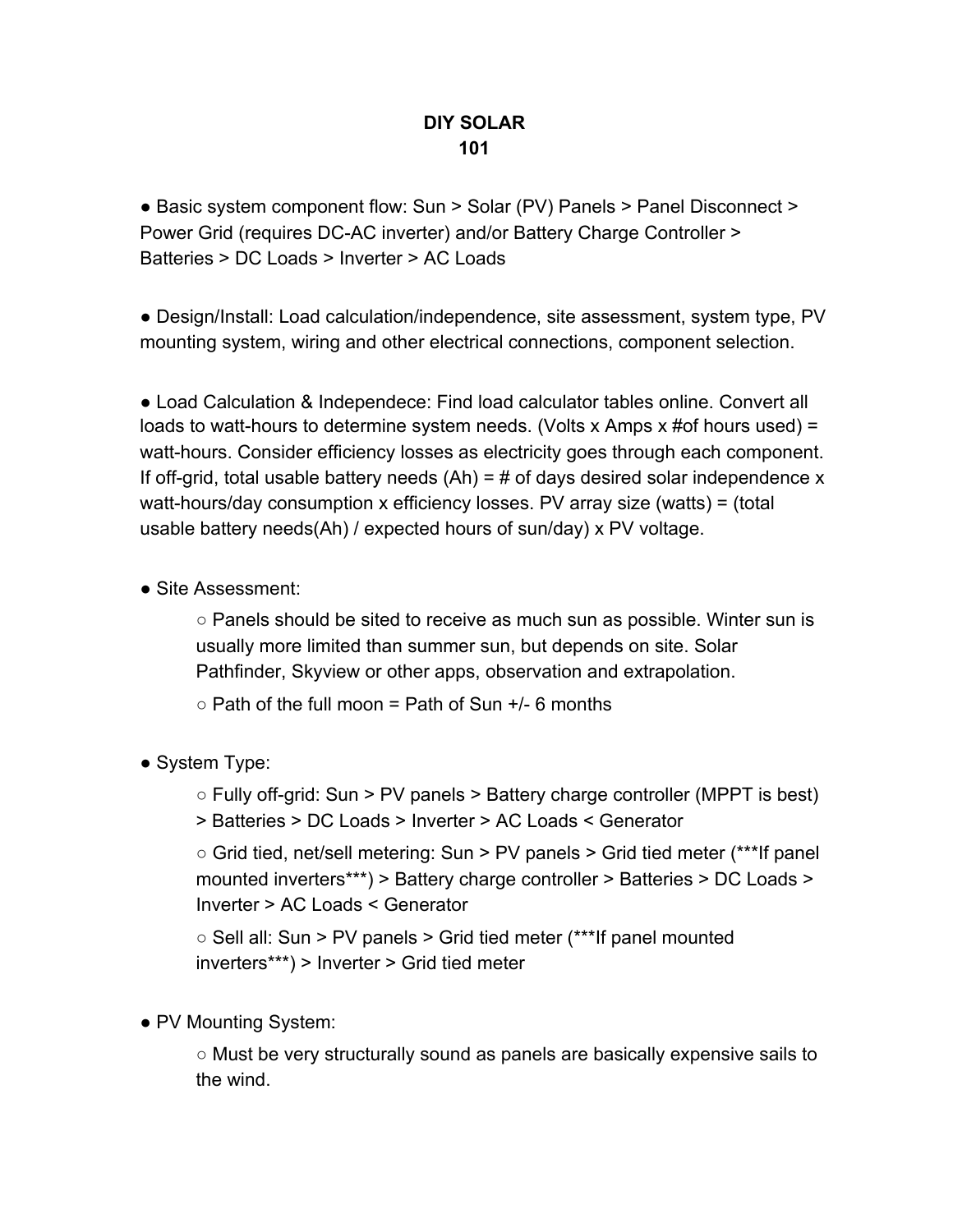○ Panels are most efficient when oriented 90 degrees to Sun-Horizon angle. Adjust angle throughout the year or use a solar tracker for maximum efficiency. Sun angle from horizon at mid day on equinoxes = 90°- latitude. Add 23.44° for summer solstice, subtract 23.44° winter solstice

## ● Wiring:

○ Wiring must be sized depending on amperage and minimizing voltage drop. Low voltage DC electricity experiences major voltage/power drops compared to high voltage AC with same wire size. DC requires larger wires which are more expensive.

○ Best to have disconnect between all system components for servicing any part of the system independently.

● Component Selection:

○ There are varying qualities and efficiencies of all the involved components.

○ Battery Charge Controller: MPPT (Maximum Power Point Tracking) makes the most of incoming electricity by decreasing voltage to increase amperage and charge batteries most efficiently. Non-MPPT can only decrease amperage and/or voltage.

## ○ Batteries:

■ Lead-acid batteries are most common, but are toxic, don't last long, and don't tolerate much abuse or extreme temperatures. If 10% of battery is used they'll last 5000 discharge-charge cycles (5000/365 days in a year = 13.7 years), if 50% of battery is used they'll last 1000 cycles (1000/365 days in a year = 2.74 years). If not fully charged when temperatures go below freezing, they'll likely break charge plates and become inoperable.

■ Nickel-Iron (Edison) batteries are quite uncommon. They may seem noticeably more expensive per amp/watt-hour at first, usually about 3-5 times \$\$\$/amp-hour compared to lead-acid, BUTTTTTT they can be used to 90+% discharge (if loads/inverter will operate at low voltage of low charge) repeatedly without noticeable negative effects so you get 9 times the power for 3-5 times the cost. Commonly used on forklifts and can be refurbished at home for major \$\$\$ savings. They can be